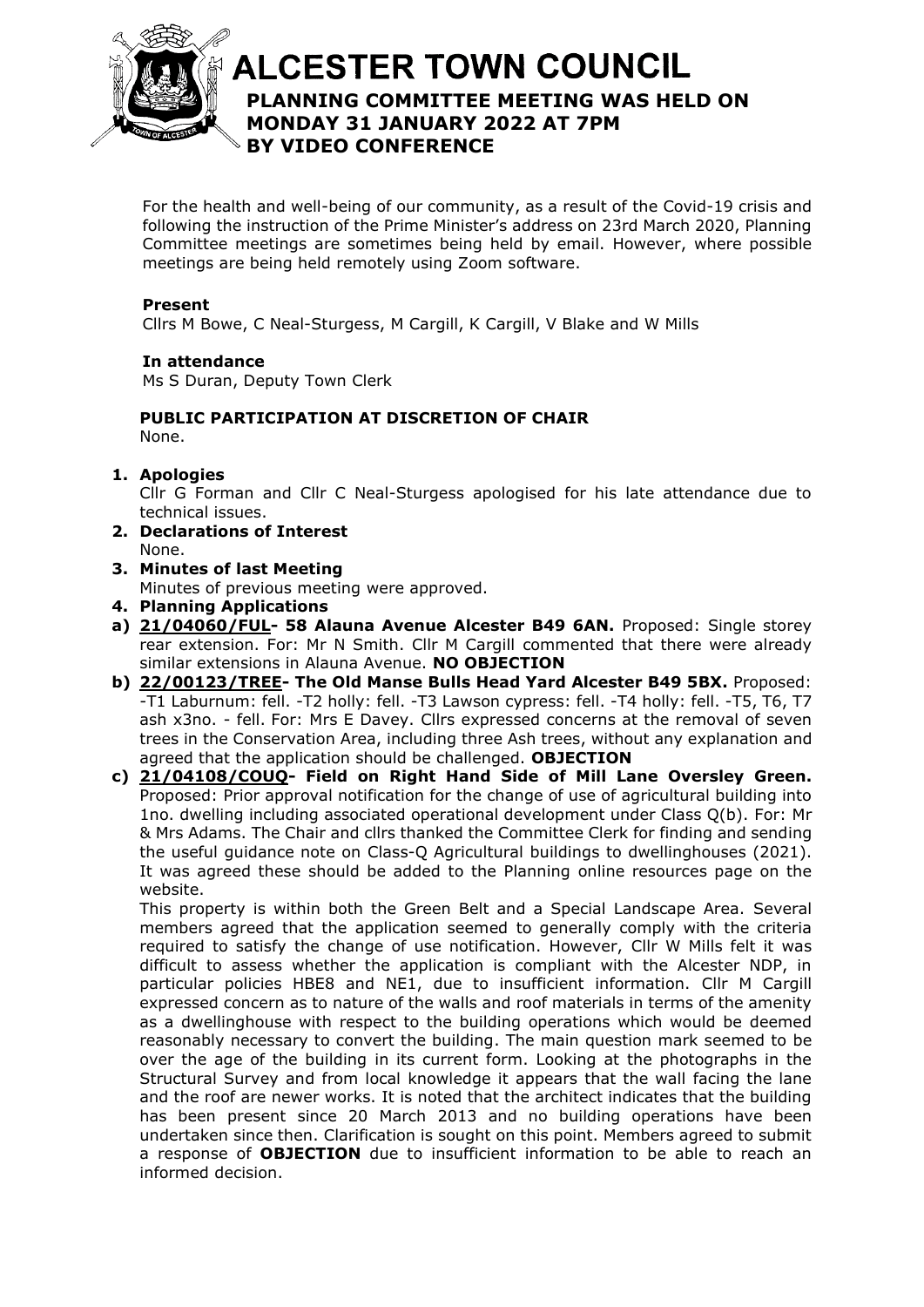#### **5. Notice of Decision by SDC**

- **a) [21/03765/TREE-](https://apps.stratford.gov.uk/eplanning/AppDetail.aspx?appkey=R3BQ91PMN1M00) 17 Evesham Street Alcester B49 5DS.** Proposed: -T1 sycamore - reduce height from 14 metres to 11 metres. Reduce spread from 7 metres to 5 metres. -T2 sycamore - reduce height from 14 metres to 11 metres. Reduce spread from 15 metres to 12 metres. Reduce length of 7no. lateral branches that head towards roadside/pavement from 8 metres to 6 metres. For: Prof. Cllr. Clive Neal-Sturgess. **CONSENT WITH CONDITIONS**
- **b) [21/03799/TREE-](https://apps.stratford.gov.uk/eplanning/AppDetail.aspx?appkey=R3FFPIPMGMF00) Alcester Cemetery Birmingham Road Alcester.** Proposed: -T1 sycamore - Remove epicormic growth from north side stem at 2metres overhanging neighbouring drive. Reduce canopy height by 2metres and canopy spread by 1metre to balance. This will create uniform height with other frontage sycamores and alleviate wind loading stress on old pollard unions. Reduce north side canopy away from property to provide a 1metre clearance. -T5 horse chestnut - Remove lower stem epicormic to aid future reinspection. Repollard to old pollard points at 3-3.5metres -T6 horse chestnut - Remove lower stem epicormic to aid future reinspection. Repollard to old pollard points at 3-3.5metres. -T11 sycamore - Reduce south side canopy spread by 1metre to provide adequate clearance from highway. -T20 yew - Remove lower stem epicormic to aid future reinspection. Raise low south side canopy to 5.2metres over highway. -T23 Thuja - Reduce canopy by 3-4metres to compensate for basal decay. Raise low south side canopy to provide a 5.2metre clearance over the highway. Not a tree for the long-term, alternatively fell and replant. -T24 holly - Reduce south side canopy spread by 1metre to provide adequate clearance from highway. For: Alcester Town Council. **CONSENT WITH CONDITIONS**
- **c) [21/03839/HHPA-](https://apps.stratford.gov.uk/eplanning/AppDetail.aspx?appkey=R3JAV5PM0IH00) 23 School Road Alcester B49 5DF.** Proposed: Rear conservatory extension. For: Mr McClelland. **PRIOR APPROVAL NOT REQUIRED**
- **d) [21/03791/TPO-](https://apps.stratford.gov.uk/eplanning/AppDetail.aspx?appkey=R3E612PM0GL00) Walls and Ceilings Tything Road West Kinwarton Alcester.** Proposed: -T1 oaks - Reduce south side canopies overhanging garages by 2.5metres. For: Mr J Workman. **CONSENT FOR ARBORICULTURAL WORK**
- **e) [21/01642/FUL-](https://apps.stratford.gov.uk/eplanning/AppDetail.aspx?appkey=QT8ZYSPMG3U00) Fernecumbe House Birmingham Road Kings Coughton B49 5QD.** Proposed: Demolition of existing dwelling to be replaced with one dwelling together with associated access alterations and works. For: Mr A Gilmour. **PERMISSION WITH CONDITIONS**
- **f) [21/00829/FUL-](https://apps.stratford.gov.uk/eplanning/AppDetail.aspx?appkey=QQ03RJPMFL100) Friars Holt Birmingham Road Kings Coughton B49 5QF.** Proposed: Erection of the carport. For: Mr P Hunt. **REFUSAL.** The Chair had sought clarity from the Case Officer as the committee had not been further consulted on this decision. The Case Officer confirmed that as the Committee had submitted a response of No Objection this did not merit contact from the Case Officer. It is only where ATC recommend 'Support' or 'Objection' to an application that the Case Officer's opposing view will trigger the application going to SDC Committee and any subsequent dialogue. Care will be needed as to the wording of responses by ATC going forward.
- **6. Review of Markets Licensing Policy, related application forms and Advertising Policy.** The Committee Clerk outlined the justification of the policy review and had circulated draft documents in advance of the meeting. Historically the Planning Committee have updated these policies. Reference to the traffic island advertising had been deleted from the Draft Markets Licensing Policy. The suite of documents associated with the Market Licensing Policy were approved subject to confirmation of the requirement for a Licensing Agreement. Clerk to clarify with the Town Clerk and to send the revised draft policy to members.

The Draft Advertising Policy stimulated much discussion. Clarification is to be sought from the Town Clerk as to the scope of ATC's remit. Does the Policy cover town events and commercial events? Or can the Town Council only enforce the Policy where an activity/event is required to seek permission from ATC? Recently there was a Teak Sale at the Town Hall with many notices in town and on the island. Would ATC have the authority to remove these? Is it the responsibility of the businesses/venues to impose conditions on advertising? How would this be enforced? This may apply to the Greig Hall and the Chair agreed to circulate the Ts & Cs from a similar venue, The Civic